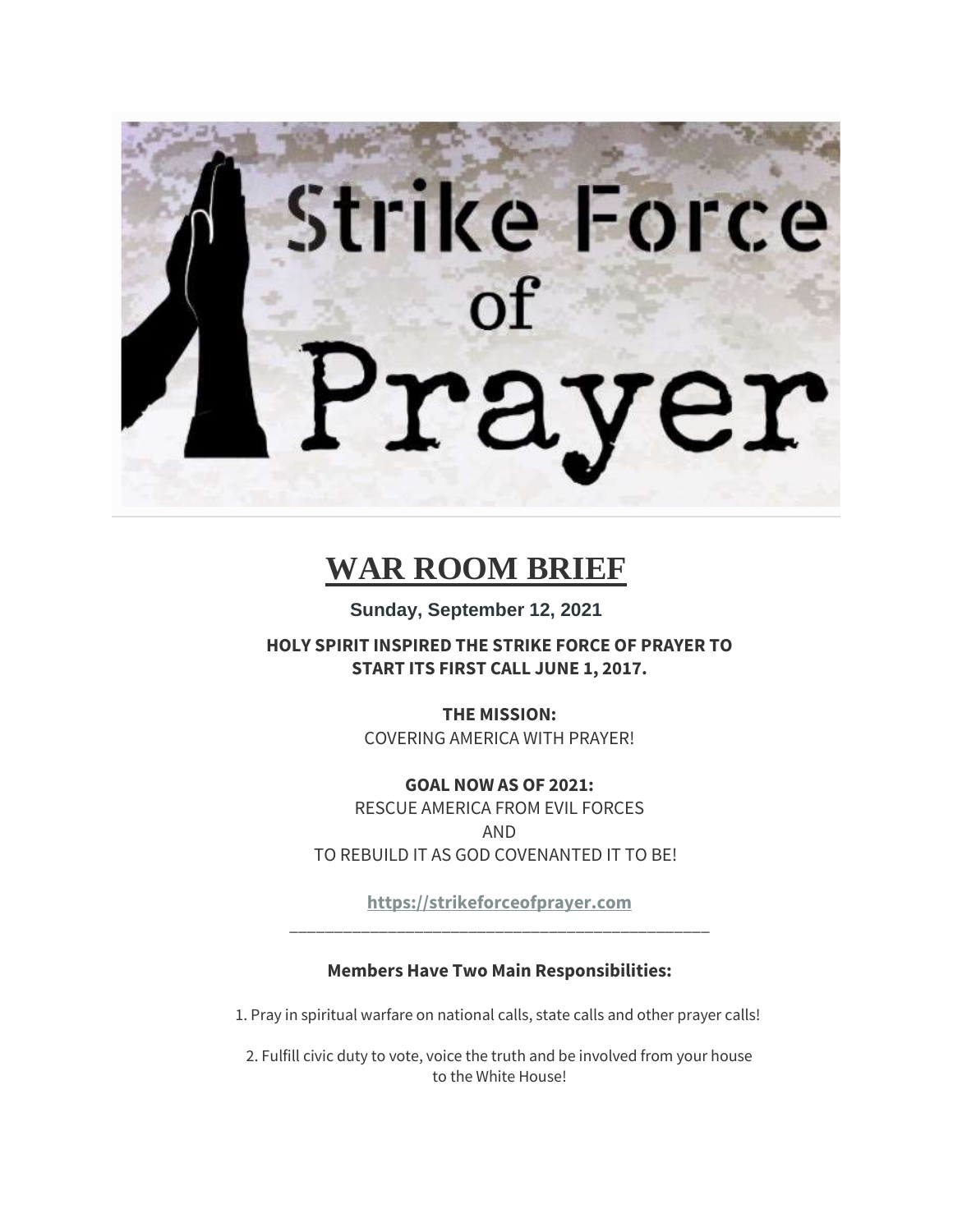## **Weapons of Warfare**

Prayer & fasting in repentance and giving tithes & offerings to support Kingdom work. Sacrifice in service to others (Ephesians 6:11-18)

# **Present Strategy**

Based on Ephesians 6:11 Combat with the highest principalities and authorities operating in rebellion (Passion Bible)

Our prayers are for the renunciation and divorcing from the evil forces of Leviathan, Python, Jezebel, Mammon and Baal (See these prayers at [www.strikeforceofprayer.com\)](https://www.strikeforceofprayer.com/)

Make America kingdom nation of God again! Start with oneself, family, neighbors, community, city, state, DC Capital City, and the nation.

All to oprepare to fulfill the prophetic promises God has made for America, now and in our future!

> Are you a part? Then be active! We are God's kingdom army for such a time as this!

*Get off your behind and run to the front line! ~ Mark Taylor*

*Strike Force of Prayer is supported by people like you! Please consider supporting our work.*

\_\_\_\_\_\_\_\_\_\_\_\_\_\_\_\_\_\_\_\_\_\_\_\_\_\_\_\_\_\_\_\_\_\_\_\_\_\_\_\_\_\_\_\_\_\_\_



GOD BLESS AND STAY IN HIS STRONG GRIP,

Michael Ortega Strike Force of Prayer *PLEASE VISIT OUR [NEW PLATFORM](http://mailing.strikeforceofprayer.com/lt.php?tid=Kk5XVVoEBQRSAk9XAQQESwYAVQdOVlYDABUPAVBaBQFVClcCUFVMUlAHW1MFBFZLAgVSAk4AAA4EFQBeV1RMVgAAU18DUQACUAIDTVJUB14LAAZVTgQGUgMVDAFWAUwIVFNTS1UFVVFQAQAAXVYCAg) to view all Strike Force of Prayer video content.* Click here: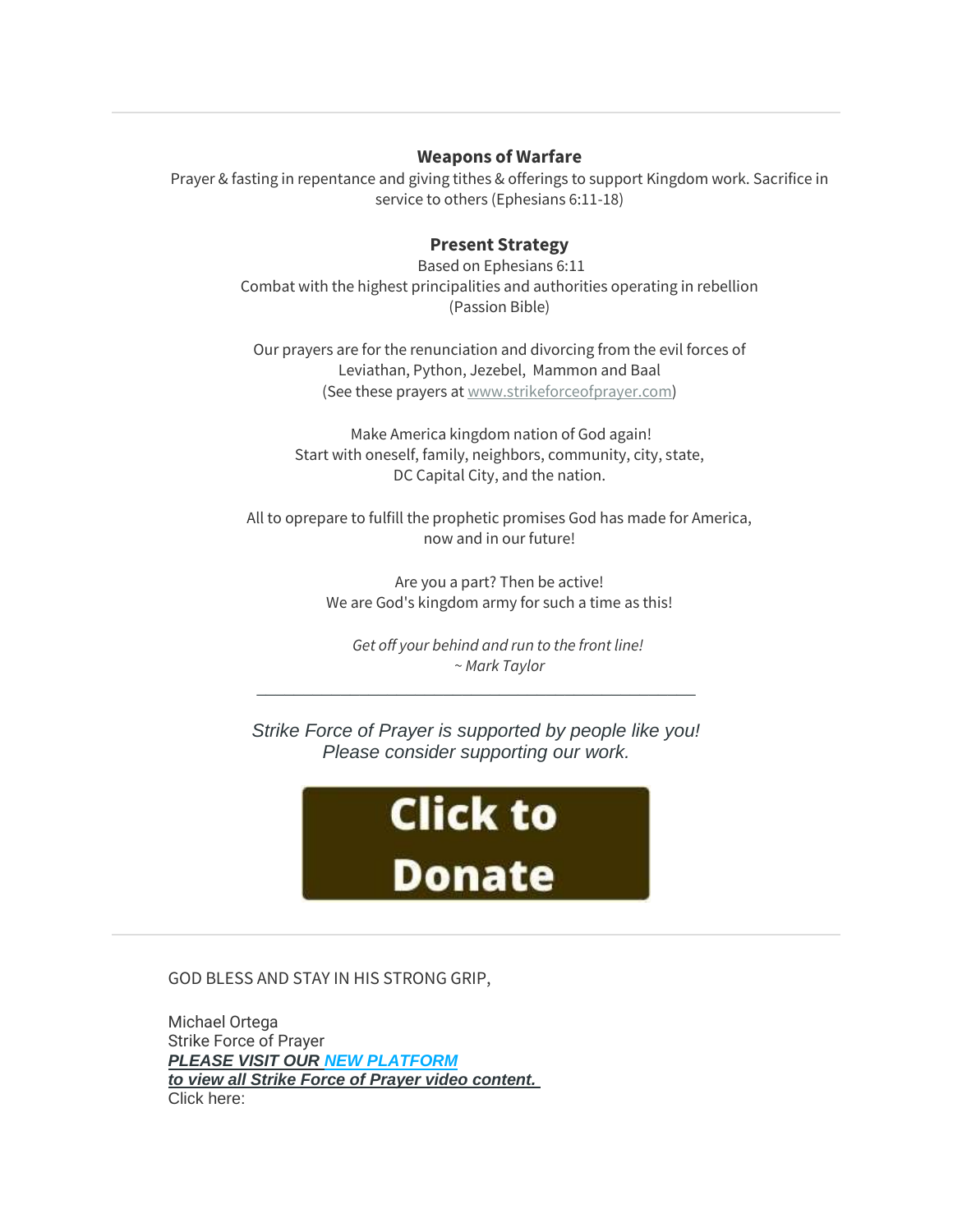[https://strikeforceofprayer.tv](https://strikeforceofprayer.tv/) [https://](https://michael@strikeforceofprayer.com/)[michael@strikeforceofprayer.com](http://mailing.strikeforceofprayer.com/lt.php?tid=Kk5QV1RWUQxUAE8DXQICSwYGVF1OVlNUURUODAsGVQgGCwIEAw1MUlAHW1MFBFZLAgVSAk4AAA4EFQBeV1RMVgAAU18DUQACUAIDTVJUB14LAAZVTgQGUgMVDAFWAUwIVFNTS1UFVVFQAQAAXVYCAg) [https://strikeforceofprayer.com](https://strikeforceofprayer.us17.list-manage.com/track/click?u=30e1fdc9ef72d2ad852be26e9&id=88763f3751&e=cf8e0c7e26) Follow on Twitter @MichaelGingerdo Follow on Face Book: Mike Ortega

> **Visit [www.strikeforceofprayer.com](http://mailing.strikeforceofprayer.com/lt.php?tid=Kk4CUlNVUwJVVE8CVwMMSwZRW1ZODFJTCBVZDQEHBwgHBlUDBlVMDVcEWgRSAABLVwwEBk4AUwUAFVoJAwZMCQcEAFIHA1NSUlJXTVJUB14LAAZVTgQGUgMVDAFWAUwIVFNTS1UFVVFQAQAAXVYCAg) At the website, click on Prayer Calls for a call in your country or state.**

**----- OTHER RECURRING PRAYER CALLS -----**

**SPANISH CALL**

**Enfoque de oración: Que Dios sea libre en las escuelas. El temor de Dios sobre los gobiernos. Las libertades de los Americanos. Por la iglesia, que lleve acabo la voluntad de Dios. Orar por los hijos pródigos.**

> **Líder: Abigail Olvera Contacto email: alineadoscondios@gmail.com**

> > **Llame: (602) 580-9874**

**Código de acceso: 8376630#**

**Día y Hora: Martes y Jueves: 7:00Am (Hora Central)**

\_\_\_\_\_\_\_\_\_\_\_\_\_\_\_\_\_\_\_\_\_\_\_\_\_\_\_\_\_\_\_\_\_\_\_\_\_\_\_\_\_\_\_\_\_\_\_\_\_\_\_\_\_

**Sundays 10:00 AM (Eastern) Weekly Family Bible Study with Jim Morrison & EJ Bondoc Call 805-706-5805**

**Sundays 5:00 PM (Pacific) with Rod & Millie Gerhart Call 515-604-9994 Code 813882#**

**Monday through Friday 9:00 AM (Eastern) with Denise Edwards Call 605-475-4120 Code 5034950#**

> **Monday through Friday 6:00 AM (Eastern) Arresting the Enemy at Sunrise Prayer Call with E.J. Bondoco & Bonnie Maddalena Call 351-999-3329**

**Mondays - Wednesdays - Fridays 8:00 AM (Pacific) with Melissa Leggett Call 339-207-7817**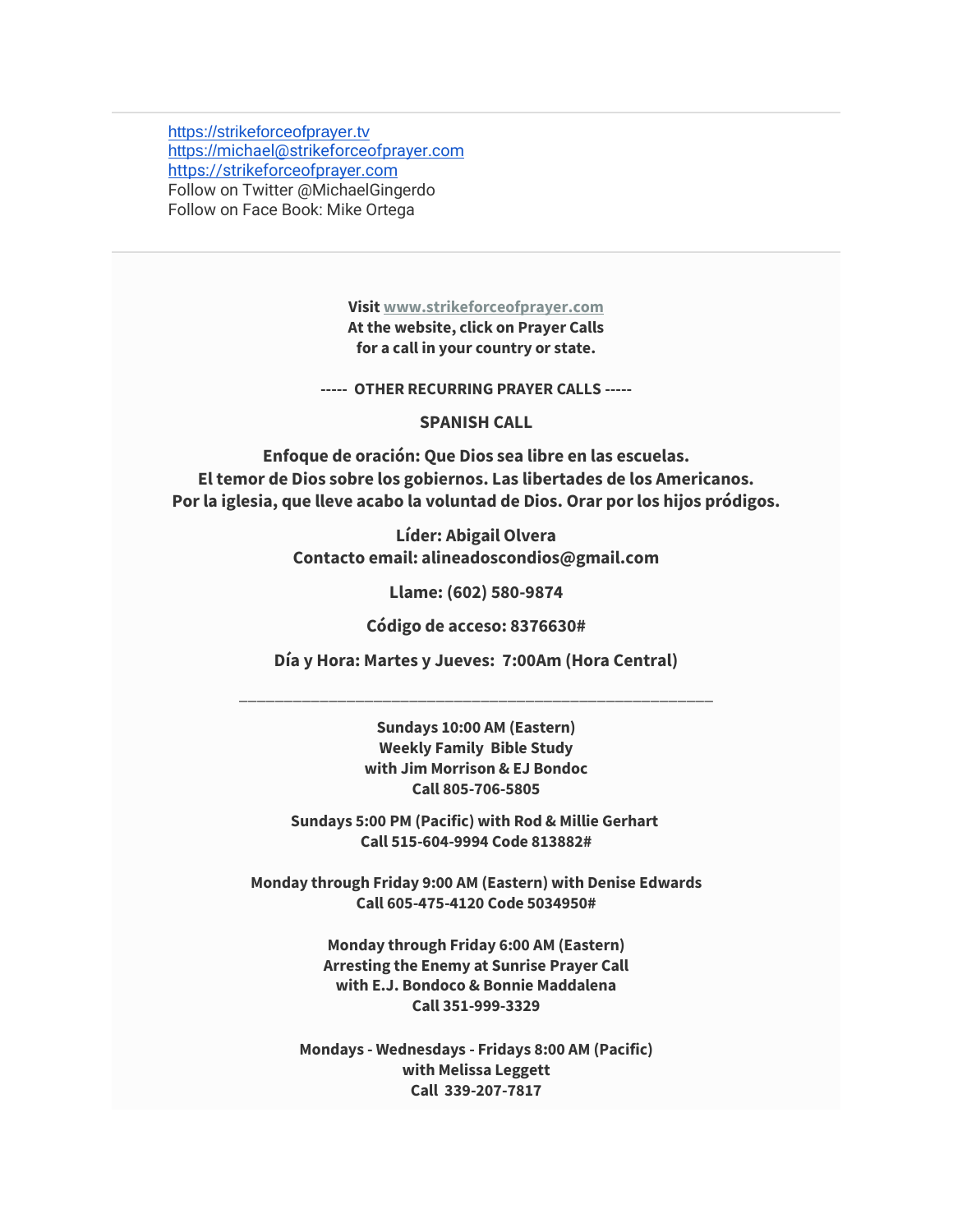**Tuesdays & Thursdays 9:00 AM (Pacific) with Michael Ortega Call: 609-663-4222**

**Tuesdays 6:30 PM (Mountain) with Greg Johnson Call 605-313-5143 Code 673321#**

**Thursdays 7:00 PM (Mountain) The Lord's Line with Regina Hunter and Karen Pollari Call 425-436-6317 Code 7282493#**

\_\_\_\_\_\_\_\_\_\_\_\_\_\_\_\_\_\_\_\_\_\_\_\_\_\_\_\_\_\_\_\_\_\_\_\_\_\_\_\_\_\_\_\_\_

### **Sabbath Calls**

**Celebrate-The-Sabbath – Bonnie Maddelena & EJ Bondoc Saturdays 8:00 AM (Central) Call 712-775-7061 Code: 124052#** 

**Walking the Ancient Paths Teaching Call - Lynne-Hope Ornoff Thursdays 8:00 PM (Eastern) Call 605-313-5847 Code 819863#**

**Email:** [timetohope7@gmail.com](mailto:timetohope7@gmail.com)

**Websites:** [www.timetohope.com;](http://www.timetohope.com/) [https://Strikeforceofprayer.tv](https://strikeforceofprayer.tv/)

**Welcoming the Sabbath Call, Welcoming the Shabbat – Lynne-Hope Ornoff Fridays 8:00 PM (Eastern) Call 605-313-5847 Code 819863# Email:** [timetohope7@gmail.com](mailto:timetohope7@gmail.com) **Websites:** [www.timetohope.com;](http://www.timetohope.com/) [https://Strikeforceofprayer.tv](https://strikeforceofprayer.tv/)

# **Connecting With Your Messianic Roots – Lynne-Hope Ornoff Saturdays 3:00 PM (Eastern) Call 605-313-5847 Code 819863#**

**Email:** [timetohope7@gmail.com](mailto:timetohope7@gmail.com) **Websites:** [www.timetohope.com;](http://www.timetohope.com/) [https://Strikeforceofprayer.tv](https://strikeforceofprayer.tv/)

### **CANADA**

**Leader:** Joyce Gingerich **Call Number:** *1-605-472-5517* **Code:** *944161# (If you have trouble calling in to the Canada number, please call 1-206-451-6083, then dial: 1-605-472-5517 Code 944161#)* **Times:** Saturdays 8:00 AM Pacific, 9:00 AM Mountain 10:00 AM Central, 11:00 AM Eastern